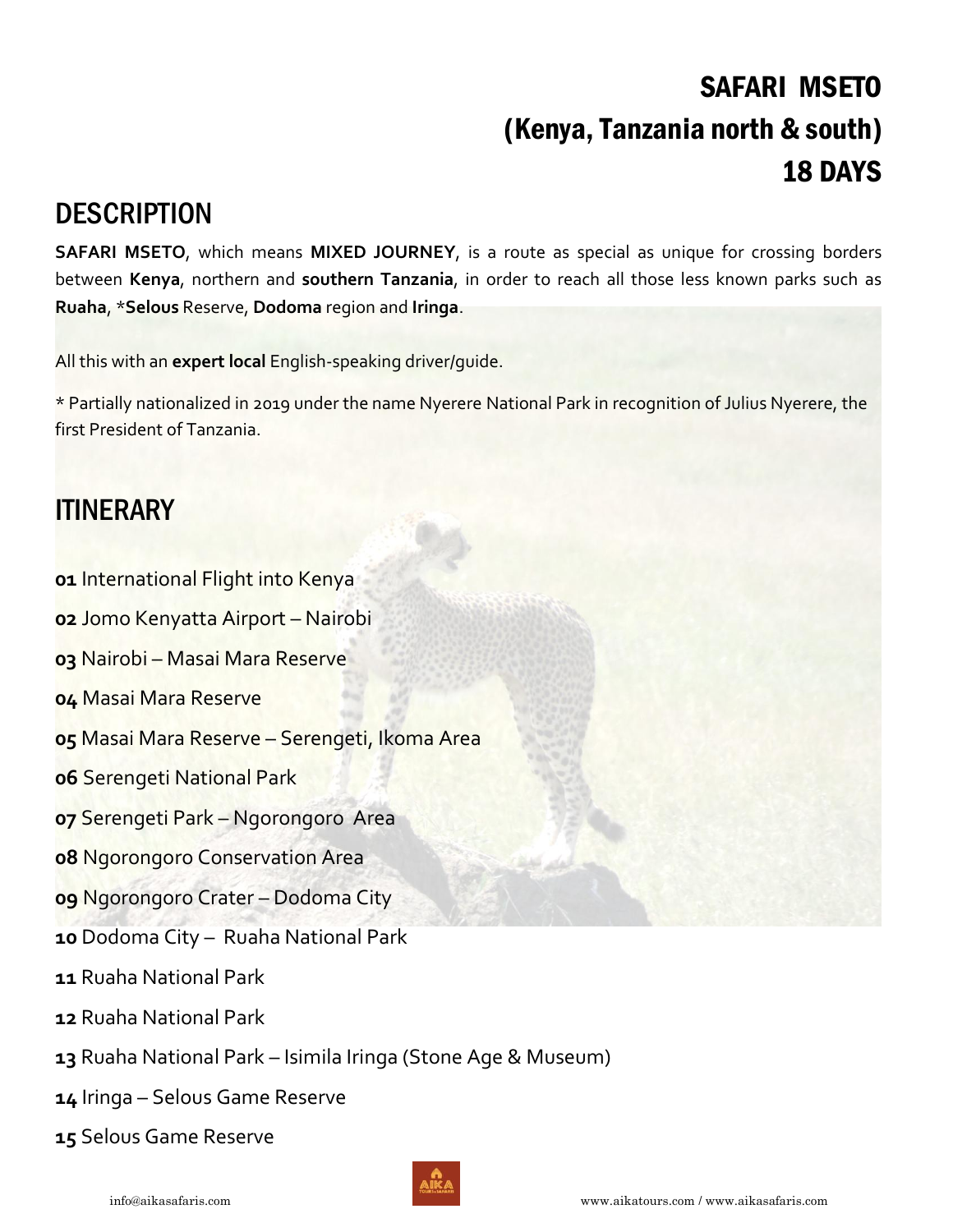**16** Selous Game Reserve

**17** Selous Game Reserve – Dar es Salaam

**18** Dar es Salaam – International Airport – Departure

**Departure dates: all year round.** 

## DETAILED ROUTE

**01 INTERNATIONAL FLIGHT INTO KENYA:** International flight into **Kenya**. Overnight on board.

**02 JOMO KENYATTA AIRPORT – NAIROBI:** We will land in Kenya, specifically at Jomo Kenyatta International Airport. After completing the entry

procedures to the country and collecting our luggage, we will meet our guide, who will be waiting for us with a sign and our names on it.

We'll be taken to the hotel in the city of **Nairobi** so that we can get ready for the next day's safari.

After 40 Hotel - BB (Bed & Breakfast): https://after4ohotel.com/

### **03 NAIROBI - MASAI MARA NATIONAL RESERVE:** We will begin this great adventure across Africa.

Our first destination will be the amazing reserve

of **Masai Mara**. As we advance, we will drive through the Rift Valley, where we can see several local communities from the vehicle.

We will enter this spectacular icon of nature, for many the best animal reserve in the world. Hundreds of thousands of animals, basically herbivores with all the plethora of predators and scavengers, roam freely its rounded hills and large meadows, attracted by its magnificent pastures and permanent waters.

Serengeti is part of the Masai Mara ecosystem, where the Great Migration takes place every year and wildebeests, zebras and gazelles among others, follow their instincts.

Olmoran Tented Camp - FB (Full Board): [http://olmorantentedcamp.com](http://olmorantentedcamp.com/)

**04 MASAI MARA NATIONAL RESERVE:** Full day in the **Masai Mara**, one of the most important natural reserves in the world. It takes the name of the

tribe that lives here, the Masai, and the **Mara River** that crosses it. With more than 1,500 square kilometers

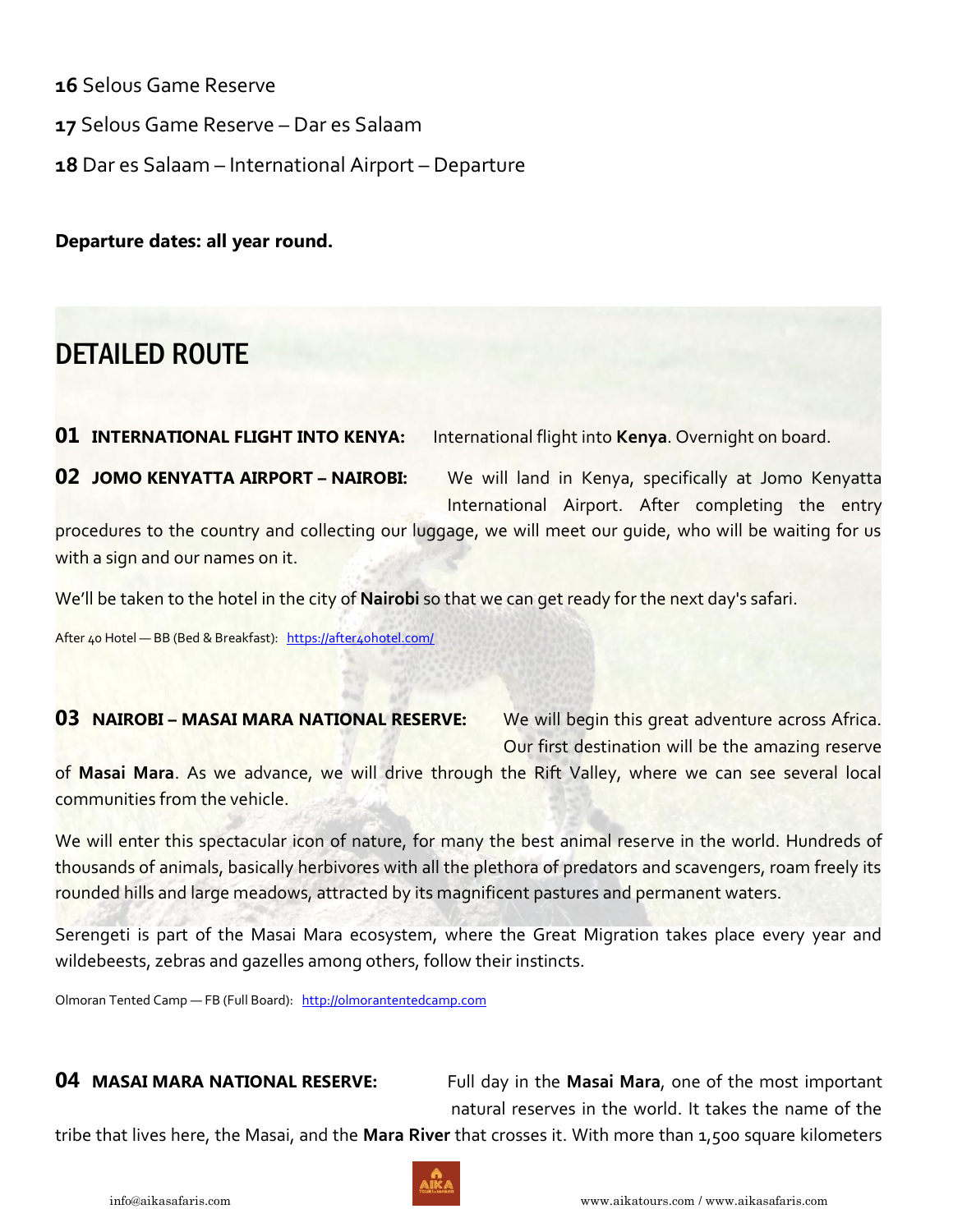of surface in the great Rift Valley, Masai Mara is specially formed by savannah and is distinguished by its famous population of lions and by having the so-called **Big Five**: **lion**, **leopard**, **elephant**, **buffalo** and **rhino**.

We will be able to visit different areas such as **Paradise Plains**, **Meta Plains** and **Burrungant Plains**, and we will continue exploring the reserve until we reach the Mara River, where we can see the famous "**Mara River Crossing**".

Our guide will be watching out for the vultures in the sky, that signal that tells about the presence of predators eating recent preys.

Olmoran Tented Camp - FB (Full Board): [http://olmorantentedcamp.com](http://olmorantentedcamp.com/)

### **05 MASAI MARA NATIONAL RESERVE – SERENGETI, IKOMA AREA + NIGHT SAFARI:**

Early in the morning, we will head to the park par excellence in northern Tanzania, the **Serengeti**. We will cross the border between Kenya and Tanzania and do the necessary paperwork to follow the route. Lunch en route and in the afternoon, we will reach the area of **Fort Ikoma**.

This area is outside the park but near the north entrance called Ikoma. Upon arrival, we will make ourselves comfortable so that later on in the afternoon we can enjoy an unforgettable experience with a **night safari** through the **plains** of the **Ikoma** and the **Serengeti ecosystem**. We'll be able to observe the nocturnal animals of the area.

Ikoma Safari Camp — FB (Full Board): <http://www.ikomasafaricamp.com/home.html>

**06 SERENGETI NATIONAL PARK:** The oldest and most famous of Tanzania's and Africa's national parks represents the essence of the safari experience par excellence. With large **savanna plains** and forests where millions of herbivores graze, the Serengeti is home to the most significant specimens of Africa all year round: **giraffes**, **elephants** and **rhinos**.

Known for the annual migrations of wildebeests and other herbivores, where millions of animals travel nearly 1,000 kilometers in search of fresh pastures starring in a unique spectacle of wildlife, Serengeti is the must-visit place in Tanzania. One of the scenes that awaits is that of hippos and **Nile crocodiles** in one of the large ponds in this park. One of these natural pools, known as the **Retina Hippo Pool** and located 10 kilometers from Seronera, is one of the best places to see these fascinating animals. We'll have picnic food in the middle of the savanna, so as not to lose a second of the sensations while being part of a safari in capital letters.

Burudika Serengeti Tented Camp - FB (Full Board): <http://www.burudikalodges.com/serengeti-tented-camp>

**07 SERENGETI PARK – SHIFTING SANDS – OLDUVAI GORGE – KARATU:** En route from the camp, we continue our safari

while we head to the **Ngorongoro Conservation Area**. We will make a fascinating stop on our way to

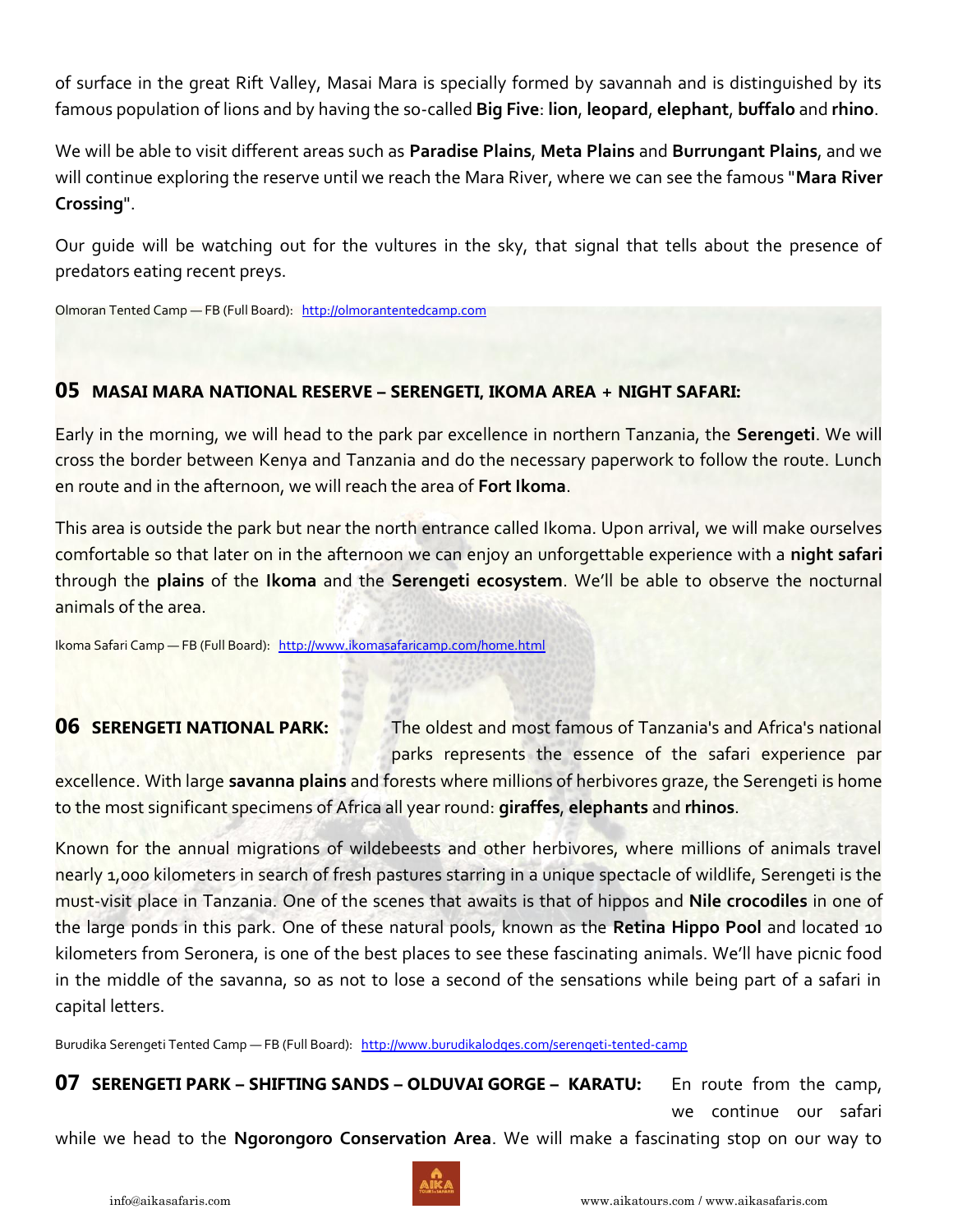**Olduvai** and witness an interesting event: the **shifting sands**. These shifting sands form a large volcanic ash dune that appears completely out of place in the middle of the grassy plains.

Constantly in motion, the dune moves slowly across the landscape at the mercy of the winds. Thanks to a phenomenon as intriguing as it is fascinating, these crescent-shaped dunes appear when the presence of dust on the ground is important. Thanks to the wind, the movement effect comes to life. Coming together around a rock, the volcanic ash clumps together to form what appears to be a small sand dune.

Our journey continues and this time, we'll come to a historical place called the **Olduvai Gorge**. The Masai word for this place is Oldupai and it comes from an abundant and local fleshy plant called "Sansevieraehrenbergii." This **archaeological site** is in the impressive Rift Valley. In 1960, the couple formed by two paleo-anthropologists named Louis and Mary Leakey made a stunning discovery in the gorge: **the first fossil from the first species of genus Homo, which is approximately 2 million years old**. For this reason, the ravines that form the Olduvai Gorge are also known as "Cradle of Humanity". In 2017 and thanks to the European Union, the Olduvai Gorge Museum was inaugurated. Today, it exhibits a large number of fossils more than 1 million years old. This is a place worth spending some time at.

After these visits, we'll drive towards the town of **Karatu** to spend the night. This town borders the Ngorongoro Area and is located above the great Rift Valley.

Tanzanice Farm & Guesthouse — FB (Full Board): [http://www.tanzanice.net](http://www.tanzanice.net/)

**08 NGORONGORO CONSERVATION AREA:** At sunrise, we will be ready to enter the **Ngorongoro Crater**, one of the largest volcanic calderas in the world.

Formed after a gigantic explosion in the volcano, we can appreciate the caldera as a gigantic hole with walls over 600 meters high filled with forests.

Inside the 20-kilometer in diameter caldera, nature has created a peculiar universe of ecosystems with forests, lakes and savannas so it can be home to a population of **around 25,000 animals of different species**. This safari brings the opportunity to see the so-called Big Five.

Here, in the middle of this paradise, we'll stop and have a picnic lunch by a beautiful lagoon. We will continue seeking wildlife in the interior of the crater and in the afternoon, we will go back to our accommodation to rest and spend the night.

Tanzanice Farm & Guesthouse - FB (Full Board): [http://www.tanzanice.net](http://www.tanzanice.net/)

**09 NGORONGORO AREA – DODOMA CITY:** Today we go to **Dodoma**, located in the heart of Tanzania. Dodoma is the **official capital** of the nation

and government's head office. In comparison, it is much smaller and less developed than the country's commercial center, Dar es Salaam.

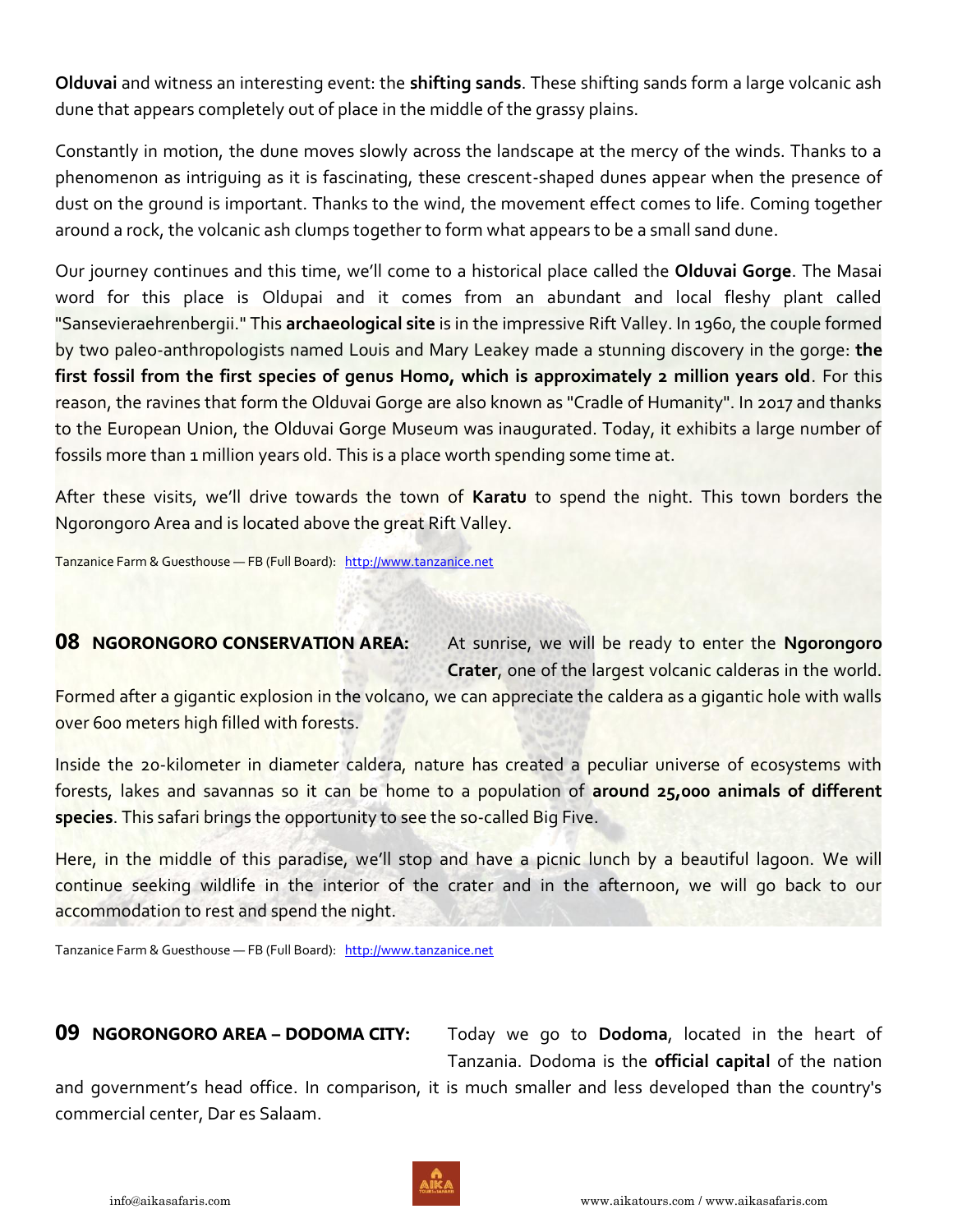Dodoma is located at the eastern end of the southern highlands and is surrounded by a rich agricultural area with pleasant scenery. Dodoma has many places of interest to visit. It is the center of the growing Tanzanian wine industry and the Tanganyika Vineyards Company is active in promoting its products.

Historically, Dodoma was a stop on the route of the land caravan that traveled from the Swahili coast into the interior to Lake Tanganyika. At the beginning of the 20th century, the city became an important point on the Central Line railway, which transported agricultural crops for export to the port of Dar es Salaam. In recent times, the city's economic base has diminished in favor of the coastal city, but in the early days of Tanzania's independence there was a popular political motion to move the entire government to the this city. In the afternoon, we can relax with the sunset and a few glasses of local wine known as DOMPO.

**Note:** on the way and if time allows, we can stop and visit the **rock paintings** of **Kolo** (Kondoa Irangi).

New Dodoma Hotel - FB (Full Board): [https://dodomahotel.info](https://dodomahotel.info/)

### **10 DODOMA CITY – RUAHA NATIONAL PARK:** We leave Dodoma behind and head towards

**Ruaha National Park**. The trip to Ruaha is a long

stretch, approximately 7 hours, but it is really fascinating because we'll drive through agricultural fields, distant town, mountainous landscapes and wooded areas, all to bring that authentic African sensation we crave.

On the way, we can stop to enjoy our picnic food and the stunning landscape. We'll reach the park in the afternoon. Straight to our accommodation to rest and spend the night.

Ruaha Hilltop Lodge - FB (Full Board): [http://www.ruahahilltoplodge.com](http://www.ruahahilltoplodge.com/)

11 & 12 **RUAHA NATIONAL PARK:** Double day to explore the largest national park in Tanzania. With an elephant population that exceeds

12,000 heads and dense populations of buffalo, kudús or cheetahs, **Ruaha**, named after the river that runs through it, presents a peculiar topography with a large plateau, baobabs and rocky outcrops.

Little visited compared to its Tanzanian counterparts, Ruaha is the ideal place to see rare antelopes such as the Sable, Roan, Lesser or the great Kudú. Animals are concentrated along the Ruaha River, which provides a perfect hunting ground for large predators such as cheetahs, hyenas, leopards, lions, and wild dogs.

Ruaha Hilltop Lodge - FB (Full Board): [http://www.ruahahilltoplodge.com](http://www.ruahahilltoplodge.com/)

### **13 RUAHA PARK – IRINGA (STONE AGE + KALENGA MUSEUM):** We will continue with our

adventure. This time we will drive

towards the **Iringa region** where we will visit the **Isimila archaeological site**, a spectacular landscape of sandstone pillars where, in the 1950s, some of the most significant tools of the **Stone Age** were discovered: hammer stones, ax heads and scrapers, among others.

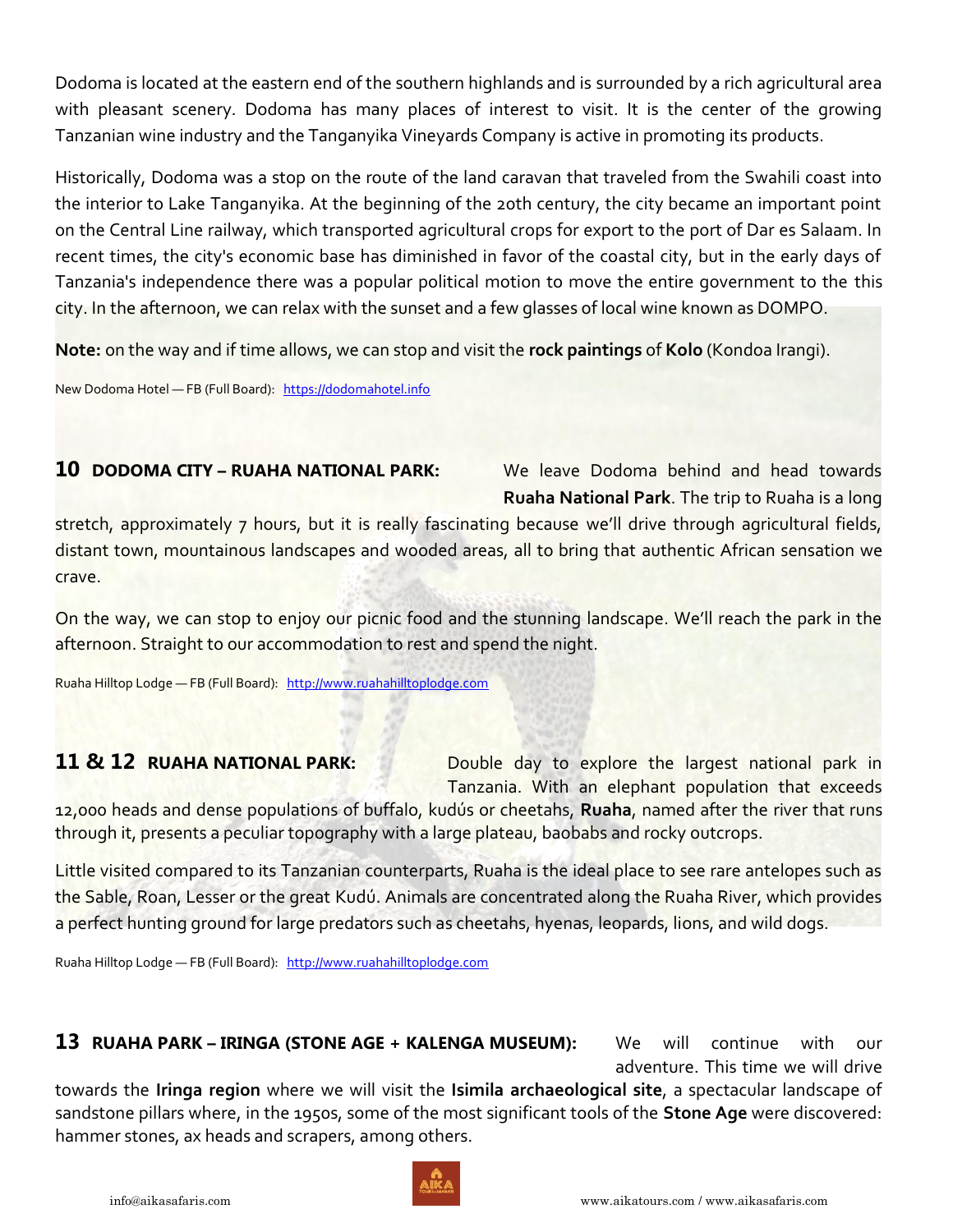From **60,000 to 100,000 years old**, some of these pieces can be visited in the small local museum. Optionally and if time allows in the afternoon, we can continue exploring the rock formations sculpted by the passage of time, with **rock towers** up to 15 meters high. We will also be able to visit the small **Kalenga Museum**, former **Wahehe** headquarters and home to **Chief Mkwawa**, who led a fierce opposition against the German occupation of Tanzania during colonial times.

After the visits, we will continue to the outskirts of Iringa where the famous **Kisolanza** farm is located. There, we will rest and spend the night.

The Old Farm House — FB (Full Board): <http://www.kisolanza.com/farm-cottages>

### **14 IRINGA – SELOUS GAME RESERVE (BOAT SAFARI):** We will leave the Irigina region and

continue towards southern Tanzania.

After almost 7 hours, numerous villages and fantastic views of this agricultural region, we will reach the **Selous Game Reserve** / **Nyerere N. P.**

We make ourselves comfortable in the camp and shortly lunch, we will reach the great **Rufiji River** to complete the day with a **motorized canoe excursion**. During the excursion, we must be attentive to the presence of hippos and crocodiles, among others.

Selous Butembo Lodge - FB (Full Board): [https://selousbutembo.co.tz](https://selousbutembo.co.tz/)

### **15 & 16 SELOUS GAME RESERVE:** A **World Heritage Site** and one of the planet's game and

wildlife reserves named after the English hunter and conservationist covers an area of 54,600 square kilometers. It is home to large herds of buffalo as part of a comprehensive collection of wildlife. Three times larger than the Serengeti, Selous / Nyerere N. P. is also center of action for predators such as lions, hyenas and wild dogs.

They will be two spectacular days that, when it comes to an end, will be gifted with a unique sunset.

Selous Butembo Lodge - FB (Full Board): [https://selousbutembo.co.tz](https://selousbutembo.co.tz/)

### **17 SELOUS GAME RESERVE, WALKING SAFARI – DAR ES SALAAM:** During the morning, we

will explore the reserve in a

different way, becoming adventurous and going on a **walking safari**. We will join an armed **expert forest ranger**, who will guide us through this great reserve.

The walk could take us to come across some animals such as elephants, buffalos, zebras, antelopes, wild dogs, but we will not forget to identify birds and plants. After the excursion, we'll go back for a shower and change our clothes because shortly after, we will be driving back to **Dar es Salaam**, the economic capital of the country.

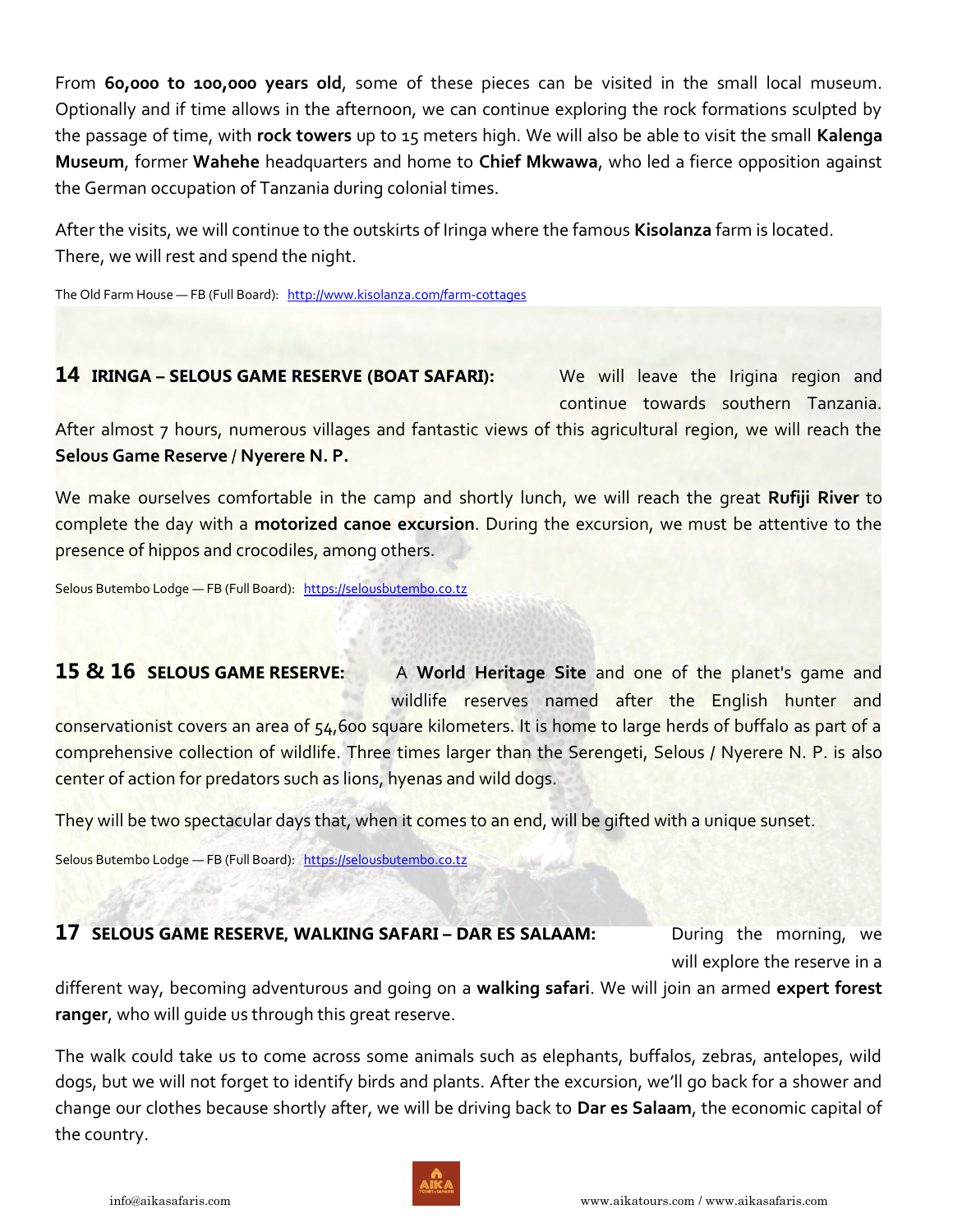Upon arrival, we will go to the hotel to spend the night. This hotel offers **Indian Ocean** views.

Lighthouse Beach Lodge - BB (Bed & Breakfast): [https://lighthousebeachlodge.com](https://lighthousebeachlodge.com/)

### **18 DAR ES SALAAM – INTERNATIONAL AIRPORT – DEPARTURE:** We will wake up with sea views. If

we wish in the morning, we can lie

down on the beach and enjoy the **Indian Ocean** or we can just go out and visit this remote Tanzanian city. If time allows and we feel like it, we can stroll the city center and visiting the local market, the national museum, etc.

At the agreed time, we will be transferred to the Julius Nyerere International Airport to catch the departure flight.

### **END OF OUR SERVICES**

### **\*ASK FOR A FREE QUOTATION.**

| <b>ACCOMMODATION:</b> | <b>NAIROBI:</b>       | After 40 Hotel or similar.              |
|-----------------------|-----------------------|-----------------------------------------|
|                       | <b>MASAI MARA:</b>    | Olmoran Tented Camp or similar.         |
|                       | <b>SERENGETI 1:</b>   | Ikoma Safari Camp or similar.           |
|                       | <b>SERENGETI 2:</b>   | Burudika Tented Camp or similar.        |
|                       | <b>KARATU:</b>        | Tanzanice Farm & Guesthouse or similar. |
|                       | <b>DODOMA:</b>        | New Hotel Dodoma or similar.            |
|                       | <b>RUAHA PARK:</b>    | Ruaha Hilltop Lodge or similar.         |
|                       | <b>IRINGA:</b>        | Kisolanza Farm House or similar.        |
|                       | <b>SELOUS:</b>        | Butembo Lodge or similar.               |
|                       | <b>DAR ES SALAAM:</b> | Lighthouse Beach Lodge or similar.      |

**NOTE**: The accommodations offered will be guaranteed once the reservation is confirmed by the client. If the accommodations are not available, they will be exchanged for others with similar characteristics. Such change could increase or decrease the price, so the client will be informed.

**INCLUDED SERVICES:** All transfers to and from the airport; full board during the safari, expect drinks at hotels; BB in Dar es Salaam and Nairobi; park fees for all national parks mentioned; all safaris in the itinerary in private; 4x4 Van vehicle in Kenya; 4x4 vehicles, Land Cruiser or Land Rover in Tanzania; professional English-speaking driverguide throughout the safari; bottled water during the safari (unlimited); night safari in Ikoma Serengeti; visit: rock painting in Kolo Kondoa Irangi (only if time allows); visit: Iringa, Kalenga